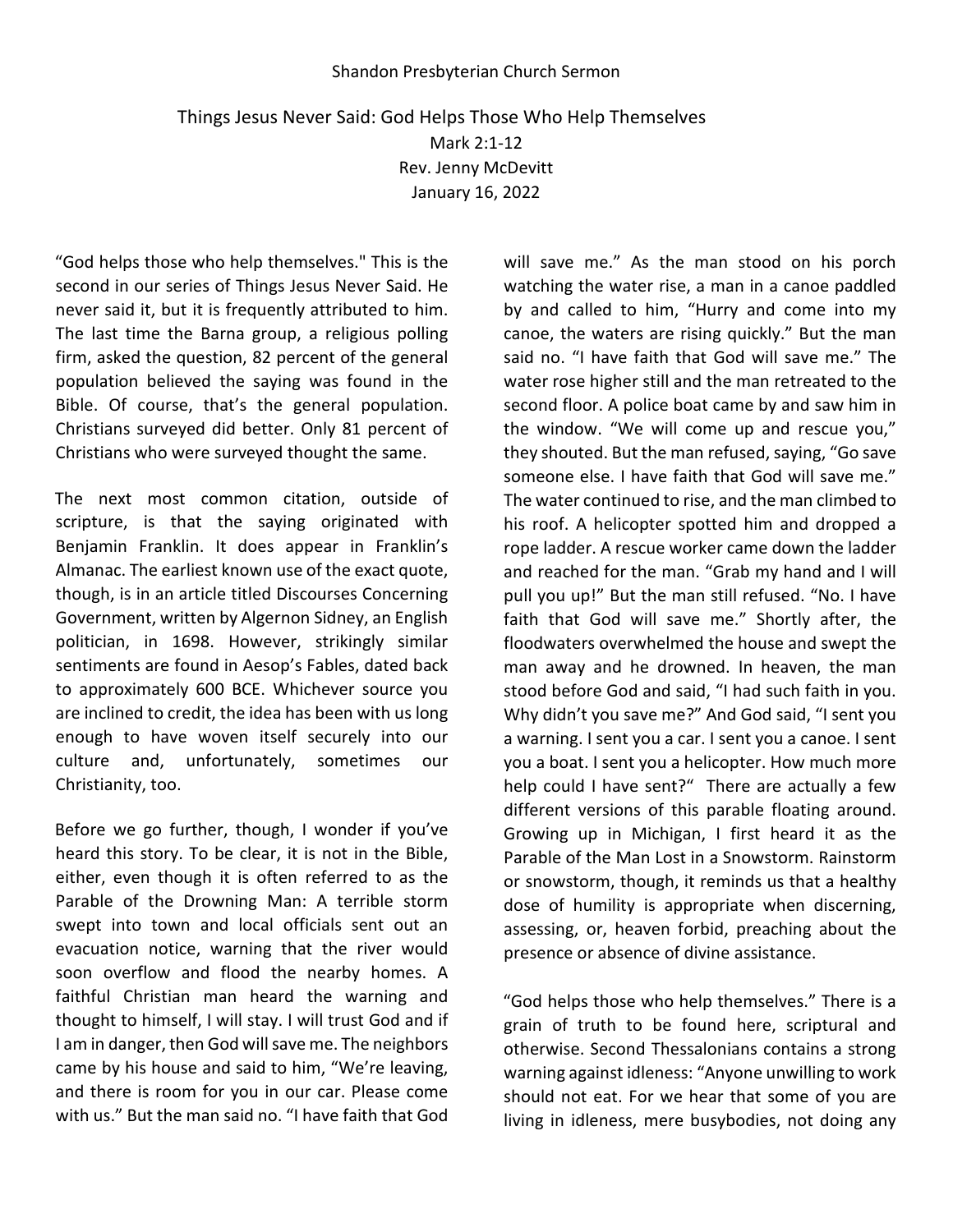work. Such persons we command and exhort in the Lord Jesus Christ to do their work and earn their living." But that was likely a response to Christfollowers who had decided that since Jesus was coming back sometime soon, they didn't have to do anything they didn't feel like doing in the meantime. To be human is to carry responsibility in this world. It is not solely up to God to give me an A on a test, or pay my bills on time, or remind me to refill a prescription, or make me go to bed at a reasonable hour. If I want God to help me with those things, I need to do my part, as well. Which is fine.

But "God helps those who help themselves" is not a caution against overly-casual behavior. It has become a siren song of rugged self-reliance, raw individualism, and abject independence, things that are decidedly not scriptural, attributes that Jesus never emphasized. From start to finish, the entire biblical witness insists that we are tied inextricably to God and that God does not leave us in our time of need. The prophet Isaiah proclaims that God is "a refuge to the poor, a refuge to the needy in their distress, a shelter from the storm and a shade from the heat." The apostle Paul teaches, "God proves God's love for us in that while we were sinners, Christ died for us." Jesus himself, when criticized for sharing lunch with a tax collector, says "Those who are well have no need of a physician, but those who are sick."

And a more sustained look in one area of scripture is even more instructive, I believe. Mark's gospel begins in a hurry, and within 10 verses of the first chapter Jesus is baptized, a dove descends and a voice from heaven says, "You are my son, the beloved, with you I am well pleased." His hair is still wet from his baptism when he is tempted by Satan in the wilderness; he resists. He calls some followers, and just about as soon as they've all learned each other's names, he takes them to the synagogue where he exorcises an unclean spirit from a man.

Then as soon as they leave the synagogue, Jesus heals Simon's mother-in-law of a fever. By that same evening, people were bringing to him everyone who was sick or unwell, and he cured them and healed them. He tries to get a little time alone, but a leper finds him and begs him, please, make me clean. So Jesus heals him, too. That is what happened prior to our reading this morning. Jesus has healed and helped so many people, they are starting to follow him wherever he goes. Do you remember that part? "So many gathered around that there was no longer room for them, not even in front of the door." That is why four men climb onto a roof and then tear straight through it, all to get to Jesus with their paralyzed friend. And Jesus does not push them away. He does what he always does. He helps the man in the ways he needs it most. That is not the picture of someone who would claim "God helps those who help themselves." It is the picture of someone who is going to help as many people as he possibly can, and who will not let anything stand in the way — not Satan or sickness or sin, not demons or disease or disability, not even physical structures or well-meaning people. God, through the person of Jesus Christ, is going to move heaven and earth to help and heal everyone and anyone who needs it. That is literally the gospel truth.

And y'all know I love it when grammar makes the gospel even more obvious. The paralytic who is healed — up until the moment of his healing, every verb used to describe him is passive. He is carried by other men. He is lowered into the house. He is commanded by Jesus to get up. The man does literally nothing. Speaks not a single word. God's help is a result of who God is, not a result of what we do. Gospel truth. Yet it is also Gospel truth that we are called to be God's hands and feet in this world for and with one another. I love the cover art on today's worship bulletin because not only does it show how many people were crowded in and around the house, it shows how many people were involved in getting the paralyzed man up onto the